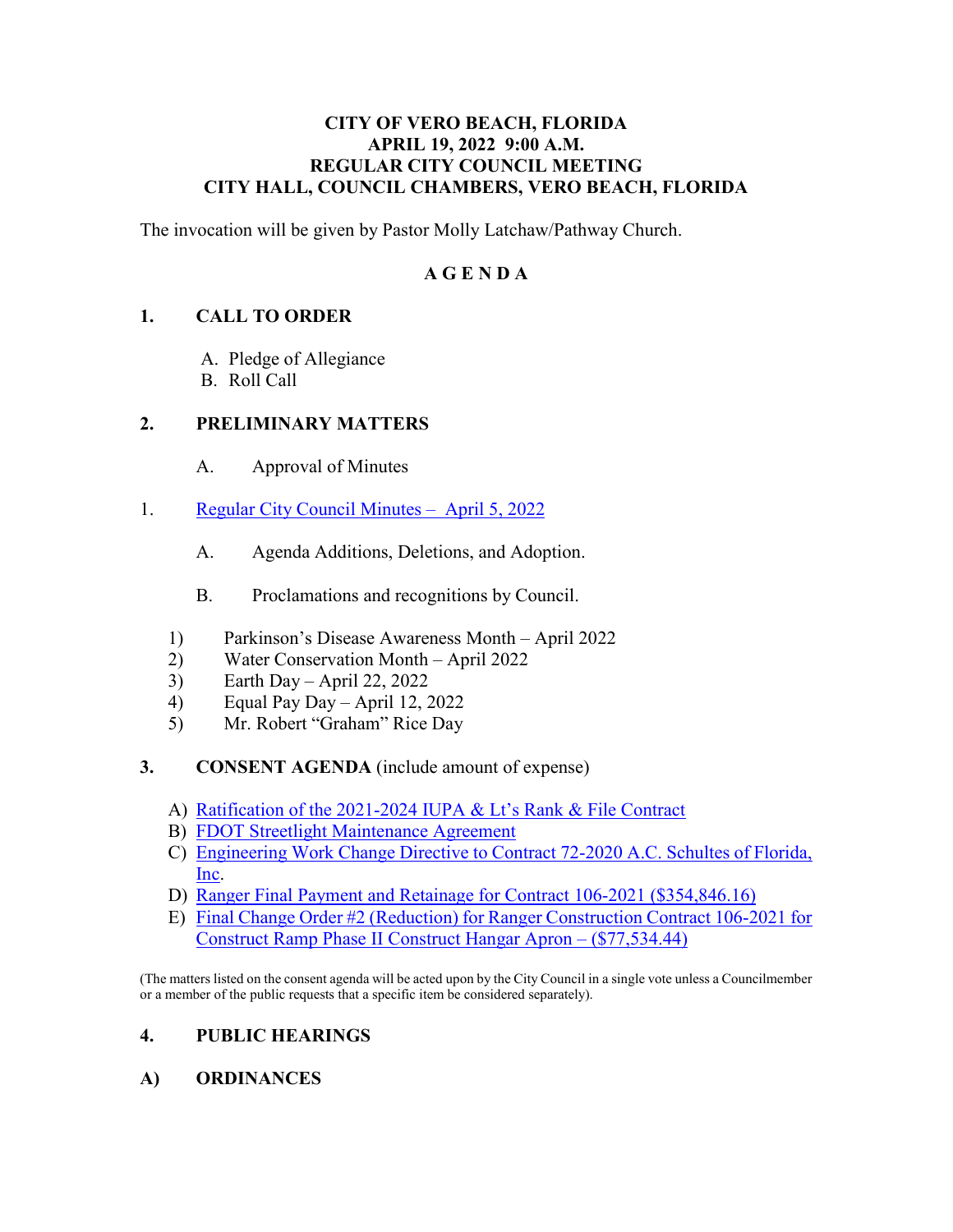[Development Regulations by Amending Chapter 62, Article III, Commercial](https://www.covb.org/DocumentCenter/View/5890/4-A1)  [Districts, Chapter 62, Article IV, Industrial District, and Article VII, Airport](https://www.covb.org/DocumentCenter/View/5890/4-A1)  [list of Permitted Uses in the C-1, Commercial District with use conditions and](https://www.covb.org/DocumentCenter/View/5890/4-A1)  [revise Vehicular Uses in the Commercial, Industrial, and Airport Light](https://www.covb.org/DocumentCenter/View/5890/4-A1)  [1\) An Ordinance of the City of Vero Beach, Florida, Amending the Land](https://www.covb.org/DocumentCenter/View/5890/4-A1)  [Master Plan Land Use Zones, to add Motor Vehicle Servicing, Car Wash to the](https://www.covb.org/DocumentCenter/View/5890/4-A1)  [Industrial Zoning Districts; Amending Chapter 60 \(Appendix. Definitions\) to](https://www.covb.org/DocumentCenter/View/5890/4-A1)  [add Motor Vehicle Use Definitions; Providing for Codification; Providing for](https://www.covb.org/DocumentCenter/View/5890/4-A1)  [Conflict and Severability; Providing for Correction of Scrivener's Errors; and](https://www.covb.org/DocumentCenter/View/5890/4-A1)  [Providing for an Effective Date. – Requested by the Planning and Development](https://www.covb.org/DocumentCenter/View/5890/4-A1)  **Director** 

# **B) RESOLUTIONS**

- 1) A Resolution of the City Council of the City of Vero Beach, Florida, Authorizing the City to enter into an Amendment to the Public Transportation [Grant Agreement with the Florida Department of Transportation for a Project](https://www.covb.org/DocumentCenter/View/5891/4B-1)  [entitled "Rehabilitate Southwest Apron" \(FDOT #433545-1-94-01\); Providing](https://www.covb.org/DocumentCenter/View/5891/4B-1)  [for an Effective Date. – Requested by the Airport Director](https://www.covb.org/DocumentCenter/View/5891/4B-1)
- **5.** PUBLIC COMMENT (3-minute time limit)

# **6. CITY COUNCIL MATTERS**

## **A) NEW BUSINESS**

- 1) Discussion of WWII Tribute for Veterans Memorial Island Sanctuary Requested by John Michael Mathews
- [2\) Recreation Commission, Request for Criteria for Proposals Requested by](https://www.covb.org/DocumentCenter/View/5892/6A-2)  [Brooke Steinkamp, Chair of the Recreation Commission](https://www.covb.org/DocumentCenter/View/5892/6A-2)

## **B) OLD BUSINESS**

# **7. PUBLIC NOTICE ITEMS FOR FUTURE PUBLIC HEARING Public Hearing will be heard on May 3, 2022 at 9:00 a.m.**

#### Public Hearing will be heard on May 3, 2022 at 9:00 a.m.

A) An Ordinance of the City of Vero Beach, Florida, Amending Chapter 46, ["Marine Activities, Structures and Facilities" of the Code of the City of Vero](https://www.covb.org/DocumentCenter/View/5893/7-A)  [Beach; Revising Requirements for Installation of Structures on City-owned](https://www.covb.org/DocumentCenter/View/5893/7-A)  [Submerged Land; Providing for Codification; Providing for the Correction of](https://www.covb.org/DocumentCenter/View/5893/7-A)  [Scrivener's Errors; Providing for Conflict and Severability; and Providing for](https://www.covb.org/DocumentCenter/View/5893/7-A)  [an Effective Date. – Requested by the City Council](https://www.covb.org/DocumentCenter/View/5893/7-A) 

## **Public Hearing will be heard on May 3, 2022 at 9:00 a.m.**

B) An Ordinance of the City of Vero Beach, Florida, Amending Article III, ["Commissions and Boards," of Chapter 2, Administration, of the Code of the](https://www.covb.org/DocumentCenter/View/5894/7-B)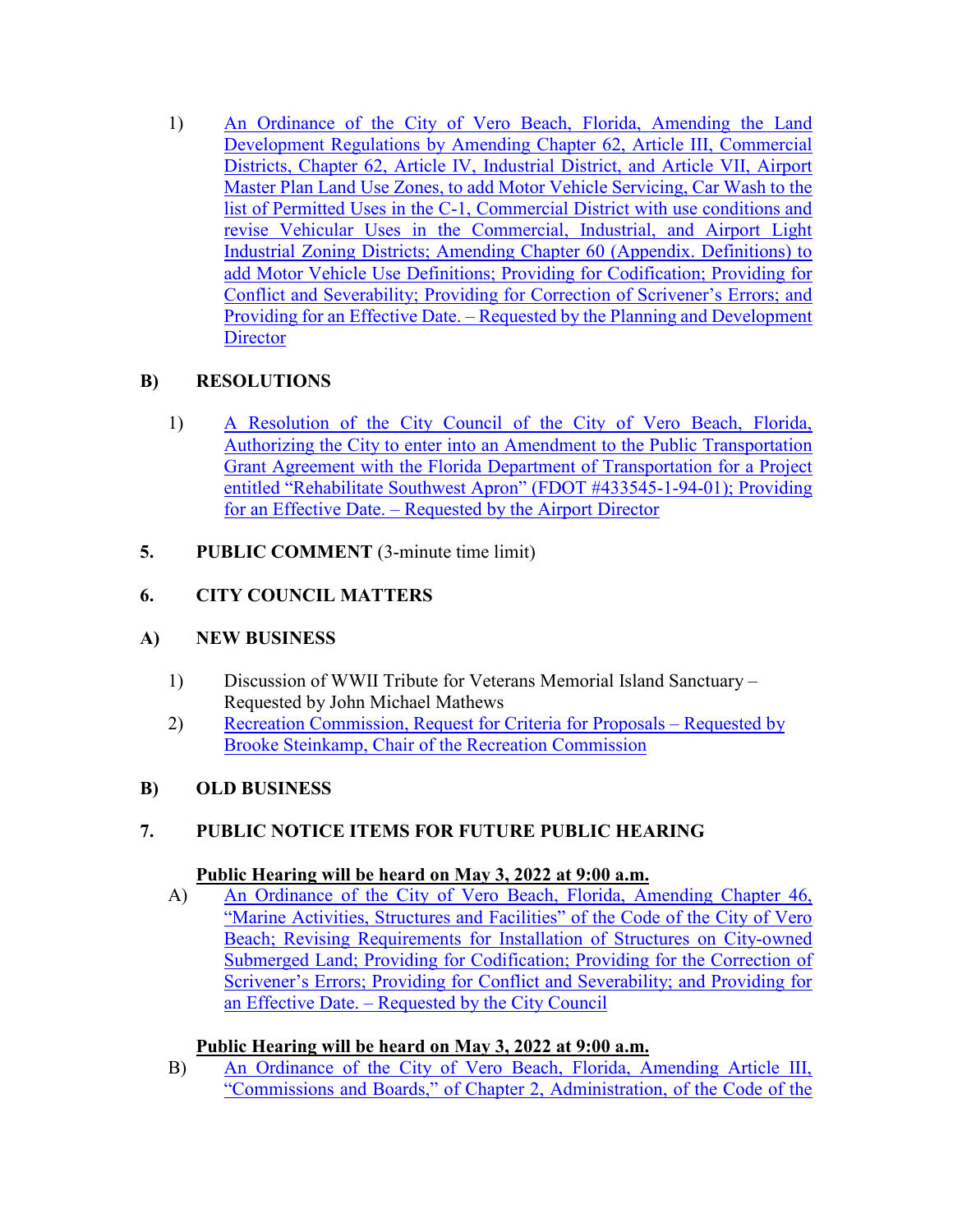[City of Vero Beach; Revising Membership of the Airport Commission;](https://www.covb.org/DocumentCenter/View/5894/7-B)  [Providing for Codification; Providing for the Correction of Scrivener's Errors;](https://www.covb.org/DocumentCenter/View/5894/7-B)  [Providing for Conflict and Severability; and Providing for an Effective Date. –](https://www.covb.org/DocumentCenter/View/5894/7-B)  [Requested by the City Council](https://www.covb.org/DocumentCenter/View/5894/7-B) 

#### **Public Hearing will be heard on May 3, 2022 at 9:00 a.m.**

 [Development Regulations by Amending Chapter 65, Article III, Amendments](https://www.covb.org/DocumentCenter/View/5895/7-C)  [C\) An Ordinance of the City of Vero Beach, Florida, Amending the Land](https://www.covb.org/DocumentCenter/View/5895/7-C)  [to Comprehensive Pan and Land Development Regulation Amendments for](https://www.covb.org/DocumentCenter/View/5895/7-C)  [Consistency with State Regulations; Providing for Codification; Providing for](https://www.covb.org/DocumentCenter/View/5895/7-C)  [Scrivener's Error; Providing for Conflict and Severability; and Providing for an](https://www.covb.org/DocumentCenter/View/5895/7-C)  [Effective Date. – Requested by Panning and Development Director](https://www.covb.org/DocumentCenter/View/5895/7-C) 

## **Public Hearing will be heard on May 17, 2022 at 9:00 a.m.**

Group Land Trust Agreement to Voluntarily Annex Properties located at the [D\) An Ordinance of the City of Vero Beach, Florida; Requested by Indian River](https://www.covb.org/DocumentCenter/View/5896/7-D)  [Land Trust, Inc. and Marc Rose and Dorothy Strunk, Co-Trustees of the Gator](https://www.covb.org/DocumentCenter/View/5896/7-D)  Northeast and Southwest Corners of Indian River Boulevard and 37<sup>th</sup> Street, [containing 42.36 acres more or less, Pursuant to the Voluntary Annexation](https://www.covb.org/DocumentCenter/View/5896/7-D)  [Provisions of Section 171.044 Florida Statutes; Providing for an Effective Date.](https://www.covb.org/DocumentCenter/View/5896/7-D)  [– Requested by the Planning and Development Director](https://www.covb.org/DocumentCenter/View/5896/7-D) 

#### **Public Hearing will be heard on May 17, 2022**

Plan Future Land Use Map by changing the Future Land Use Designation of [the Northeast and Southwest Corners of Indian River Boulevard and 37](https://www.covb.org/DocumentCenter/View/5897/7-E)<sup>th</sup> Street, [E\) An Ordinance of the City of Vero Beach, Florida amending the Comprehensive](https://www.covb.org/DocumentCenter/View/5897/7-E)  [Voluntarily Annexed Properties from Indian River County Designation M-1,](https://www.covb.org/DocumentCenter/View/5897/7-E)  Medium-Density Residnetial-1 and C/I, Industrial to City of Vero Beach [Designation CV, Conservation and C, Commercial for the properties located at](https://www.covb.org/DocumentCenter/View/5897/7-E)  [containing 42.36 acres more or less; Providing for an Effective Date. –](https://www.covb.org/DocumentCenter/View/5897/7-E)  [Requested by the Planning and Development Director](https://www.covb.org/DocumentCenter/View/5897/7-E) 

## **Public Hearing will be heard on May 17, 2022**

F) An Ordinance of the City of Vero Beach, Florida amending the Official Zoning [Development Traditional Neighborhood Design and MED, Medical to City of](https://www.covb.org/DocumentCenter/View/5880/7-F)  [Map by Changing the Zoning District Designation of Voluntarily Annexed](https://www.covb.org/DocumentCenter/View/5880/7-F)  [Properties from Indian River County Designation PDTND, Planned](https://www.covb.org/DocumentCenter/View/5880/7-F)  [Vero Beach P-1, Park and C-1A, Tourist Commercial Services Districts for the](https://www.covb.org/DocumentCenter/View/5880/7-F)  [properties located at the Northeast and Southwest corners of Indian River](https://www.covb.org/DocumentCenter/View/5880/7-F)  [Boulevard and 37th Street, containing 42.36 acres more or less: Providing for](https://www.covb.org/DocumentCenter/View/5880/7-F)  [an Effective Date. – Requested by the Planning and Development Director](https://www.covb.org/DocumentCenter/View/5880/7-F) 

## **Public Hearing will be heard on May 17, 2022**

G) An Ordinance of the City of Vero Beach, Florida, amending the Official Zoning [Map by changing the Zoning District Designation from R-1AAA,Single-](https://www.covb.org/DocumentCenter/View/5881/7-G)[Family Residential to P-1, Park District, for the property located at the](https://www.covb.org/DocumentCenter/View/5881/7-G)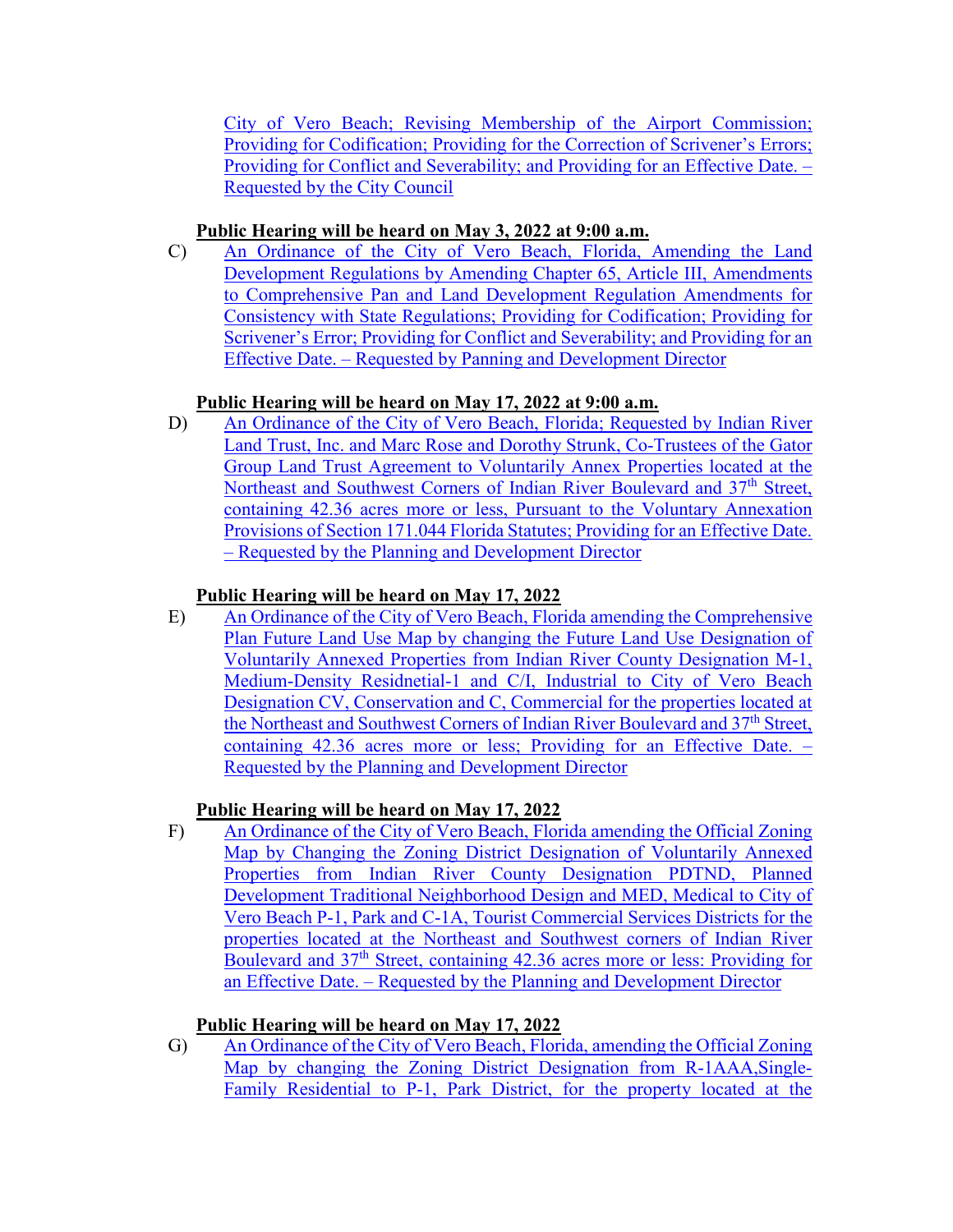Northwest Corner of 37<sup>th</sup> Street and the Indian River Lagoon, containing 41.59 [acres more or less; Providing for an Effective Date – Requested by the Planning](https://www.covb.org/DocumentCenter/View/5881/7-G)  [and Development Director](https://www.covb.org/DocumentCenter/View/5881/7-G) 

# **8. CITY CLERK MATTERS**

- **9. CITY MANAGER MATTERS** (include amount of expense) (Staff/Consultant special reports and information items)
	- (A) Tourist Development Council Outside Agency Funding Policy

# **10. CITY ATTORNEY MATTERS**

[A\) Update on Civil Contraband Forfeiture](https://www.covb.org/DocumentCenter/View/5883/10-A)  [Case No. 2021-CA-000603/VBPD v. Rison Louis](https://www.covb.org/DocumentCenter/View/5883/10-A) 

# **11. COUNCILMEMBER MATTERS**

A. Mayor Brackett's Matters

Sponsored presentation items by the public (10-minute time limit)

B. Vice Mayor Neville's Matters

Sponsored presentation items by the public (10-minute time limit)

C. Councilmember Minuse's Matters

Sponsored presentation items by the public (10-minute time limit)

D. Councilmember McCabe's Matters

Sponsored presentation items by the public (10-minute time limit)

E. Councilmember Cotugno's Matters

Sponsored presentation items by the public (10-minute time limit)

# **13. ADJOURNMENT**

# **ADDITIONAL MEETING INFORMATION**

 agenda item, including those matters on the consent agenda, and other propositions or items not specifically *Public Participation*. Excluding ministerial/administrative matters and certain quasi-judicial proceedings, the Council will provide an opportunity for public comment prior to the Council taking final action on an listed on the meeting agenda on which the Council proposes to take final action at the meeting.